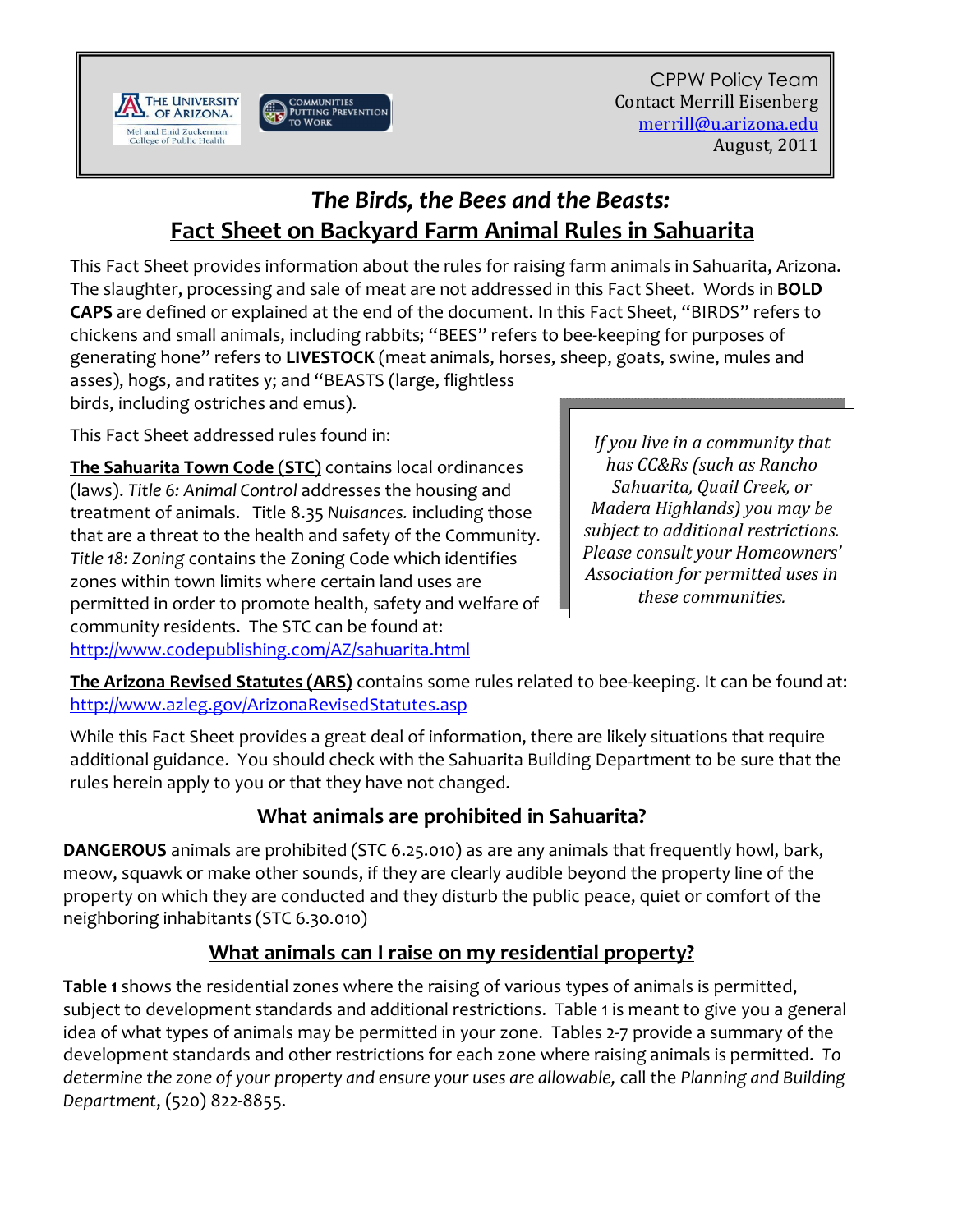| Table 1: Zones where both residences and farm animals are permitted in Sahuarita, Arizona |  |
|-------------------------------------------------------------------------------------------|--|
|-------------------------------------------------------------------------------------------|--|

|                                                                                                                                   | <b>Birds</b>                          | <b>Bees</b>  | <b>Beasts</b>  |                  |                                    |
|-----------------------------------------------------------------------------------------------------------------------------------|---------------------------------------|--------------|----------------|------------------|------------------------------------|
| Zones (Table Containing additional info)                                                                                          | POULTRY and<br>other small            |              | Ratites        | <b>LIVESTOCK</b> |                                    |
|                                                                                                                                   | animals (e.g.<br>rabbits)             |              |                | Hogs             | Cattle,<br>Horses,<br>Goats, Sheep |
| <b>Rural Zones</b>                                                                                                                |                                       |              |                |                  |                                    |
| RH: Rural Homestead (Table 2)                                                                                                     | X                                     | X            | X              | X                | X                                  |
| GR-1: Rural Residential (Table 3)                                                                                                 | X                                     | X            | X              | X                | X                                  |
| SR: Suburban Ranch (Table 4)                                                                                                      | X                                     | X            | X              | X                | X                                  |
| SR-2: Suburban Ranch Estate (Table 5)                                                                                             | $X^1$                                 | X            | X <sup>1</sup> |                  | $X^1$                              |
| SH: Suburban Homestead (Table 6)                                                                                                  | $\boldsymbol{X}$                      | X            | X              | X                | $\mathsf{X}$                       |
| Residential Zones                                                                                                                 |                                       |              |                |                  |                                    |
| R-1: Single Residence (Table 7)                                                                                                   | $X^1$                                 | X            | $X^{1,2}$      |                  | $X^{1,2}$                          |
| R-2: Single Residence (Table 8)                                                                                                   | $X^{1,}$                              | X            |                |                  | $X^{1,2}$                          |
| R-3: Single Residence (Table 9)                                                                                                   | $X^{1,3}$                             | X            |                |                  |                                    |
| R-4: Mixed-Dwelling                                                                                                               |                                       | X            |                |                  |                                    |
| R-5: Multiple Residence                                                                                                           |                                       | X            |                |                  |                                    |
| TR: Transitional (Table 10)                                                                                                       | $X^{1,3}$                             | $\mathsf{X}$ |                |                  |                                    |
| MH-1: Town Manufactured/Mobile Home                                                                                               |                                       | X            |                |                  |                                    |
| MH-2: Manufactured and Mobile Home                                                                                                |                                       | X            |                |                  |                                    |
| <b>Business Zones</b>                                                                                                             |                                       |              |                |                  |                                    |
| B-1: Local Business (Table 11)                                                                                                    | $\mathsf{X}^{\scriptscriptstyle 1,3}$ | X            |                |                  |                                    |
| B-2: General Business (Table 12)                                                                                                  | $X^{1,3}$                             | X            |                |                  |                                    |
| <b>Industrial Zones</b>                                                                                                           |                                       |              |                |                  |                                    |
| MU: Multiple Use                                                                                                                  |                                       | X            |                |                  |                                    |
| <sup>1</sup> For personal use only; not for sale<br><sup>2</sup> CONDITIONAL USE - permit is required<br><sup>3</sup> No roosters |                                       |              |                |                  |                                    |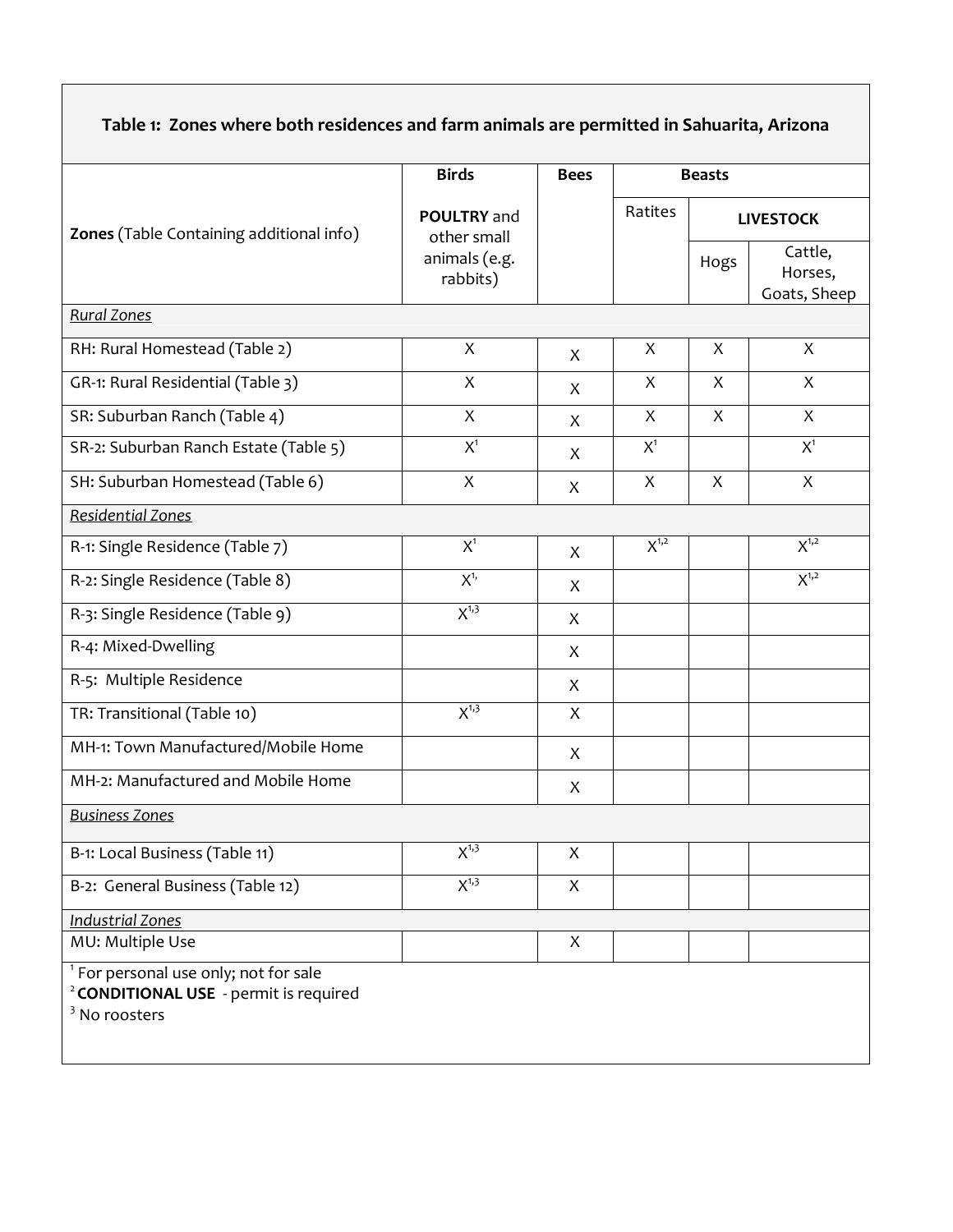#### **What are the rules about the treatment of animals in Sahuarita?**

The Sahuarita Town Code protects ALL animals from cruelty and neglect (STC 6-20) by requiring the following:

- · Providing daily, food that is free from contamination and is of sufficient quantity and nutritive value to maintain the animal in good health.
- · Potable water must be accessible to the animal at all times, either free-flowing or in a clean receptacle.
- · Except for **LIVESTOCK**, all animals must have convenient access to natural or artificial shelter throughout the year. Artificial shelters shall be structurally sound and maintained in good repair to protect the animal from injury and from the elements, and of sufficient size to permit the animal to enter, stand, turn around and lie down in a natural manner. Any shelter which does not protect the animal from temperature extremes or precipitation, or which does not provide adequate ventilation or drainage, shall not comply with this section. Any shelter, all bedding and any spaces accessible to the animal shall be maintained in a manner which minimizes the risk of the animal contracting disease, being injured or becoming infested with parasites.
- · Animals must receive care and medical treatment for debilitating injuries, parasites and diseases, sufficient to maintain the animal in good health and minimize suffering.
- · Animals must be given adequate exercise space within an enclosure that shall be constructed of material, and in a manner, to minimize the risk of injury to the animal, and shall encompass sufficient usable space to keep the animal in good condition. Tieouts are prohibited.
- · Animals must have access to adequate ventilation and is protected from temperature extremes at all times. No peace officer or county animal control officer shall be liable for damages to property caused by the use of reasonable force to remove an animal from such a vehicle or other enclosed space under such circumstances.

#### **What are the rules about bees?**

Bee keeping is permitted throughout the Town of Sahuarita, regardless of the zone you live in, subject to the following rules:

**Number permitted:** No more than one colony of bees for each 2,500 square feet of **LOT** area. (STC, 18.07.030)

**Notifying neighboring commercial farmers:** You must notify and get permission from any landowner or lesse who is engaged in commercial agriculture if your bees will forage on their property. The notice shall include the beekeeper's address and telephone number, the location of the hives within a quarter section and the exact dates that the bees will be in the area. After receiving the notice the person who engages in commercial agriculture must inform the beekeeper, before application, when a bee sensitive pesticide will be applied to the area in which the bees are foraging. (ARS 3-367.02).

**STRUCTURES and facilities:** If bees are kept within 30 ft of any exterior **LOT** boundary line, a barrier must be erected that will prevent bees from flying through it. The barrier must be at least 5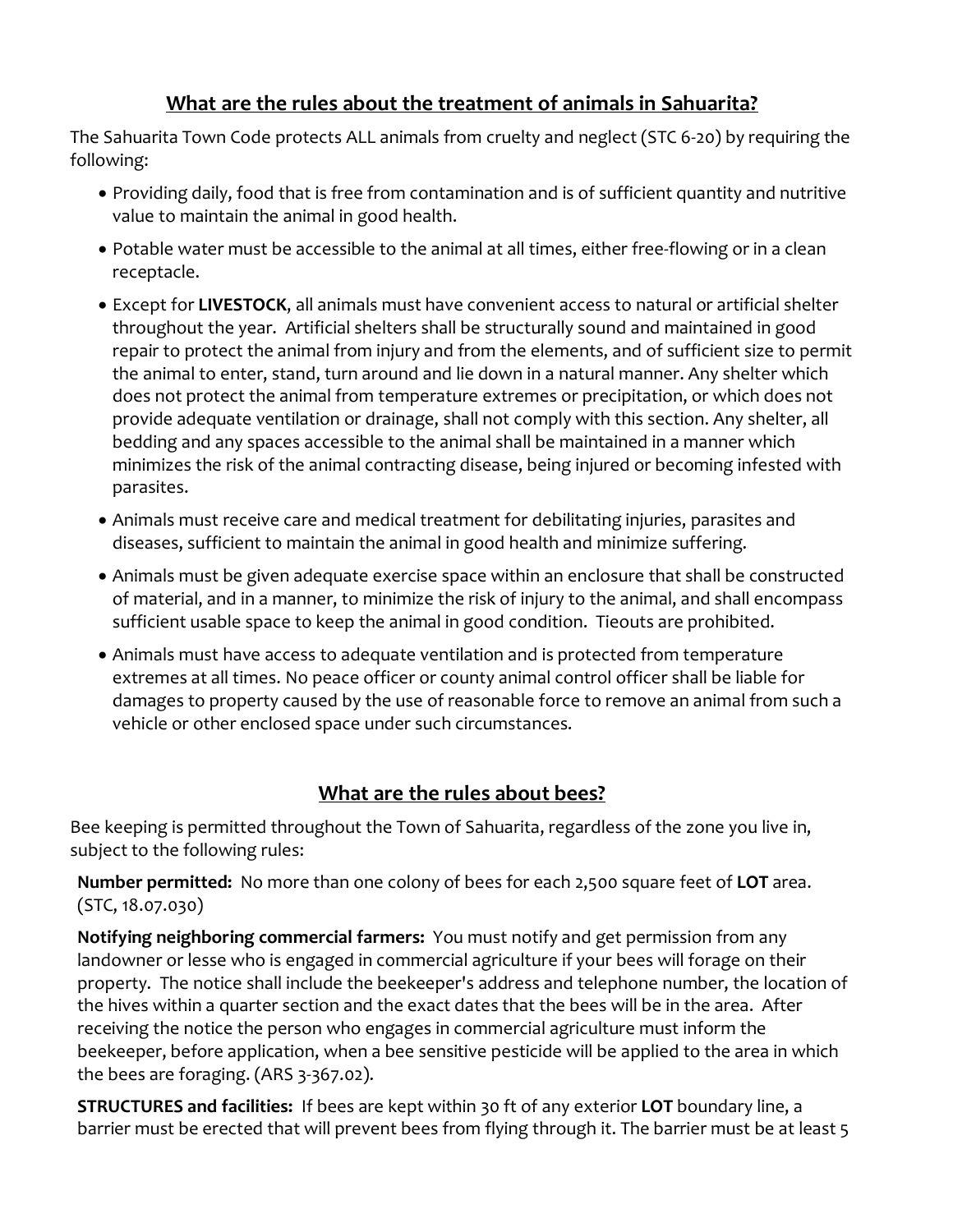ft high and consist of plant, hedge or any constructed material. The barrier must extend at least 30 ft beyond the **APIARY** in both directions. (STC, 18.07.030)

**Provision of water:** Fresh, clean watering facilities for bees shall be provided on the premises. (STC, 18.07.030)

**Registration:** Each beekeeper shall register the beekeeping operation with the Arizona Commission of Agriculture and Horticulture. (STC, 18.07.030)

#### **What are the rules about keeping birds and beasts in residential areas?**

Raising animals has the potential to create a public nuisance that can threaten the health and safety of the community. If sanitary conditions are not maintained, a property owner can be given a formal notice allowing at least 30 days to correct the situation that is creating a nuisance. If the owner does not comply, the town may remove, abate, enjoin or cause their removal. The cost of assessment and removal will be added to the Pima County property tax bill for that property. For more information about procedures and costs related to public health nuisances, see the STC 8.35.

### **How many can I have? What are the rules about shelters and fences?**

The following tables (one for each zone where residences are permitted) provide the rules for raising Birds (chickens and small animals), and Beasts, including **RATITIES**, hogs, and **LIVESTOCK**. To determine what zone you live in contact the Sahuarita *Planning and Building Department*, (520) 822-8855.

If there is no table for your zone, the raising of birds or beasts is not permitted.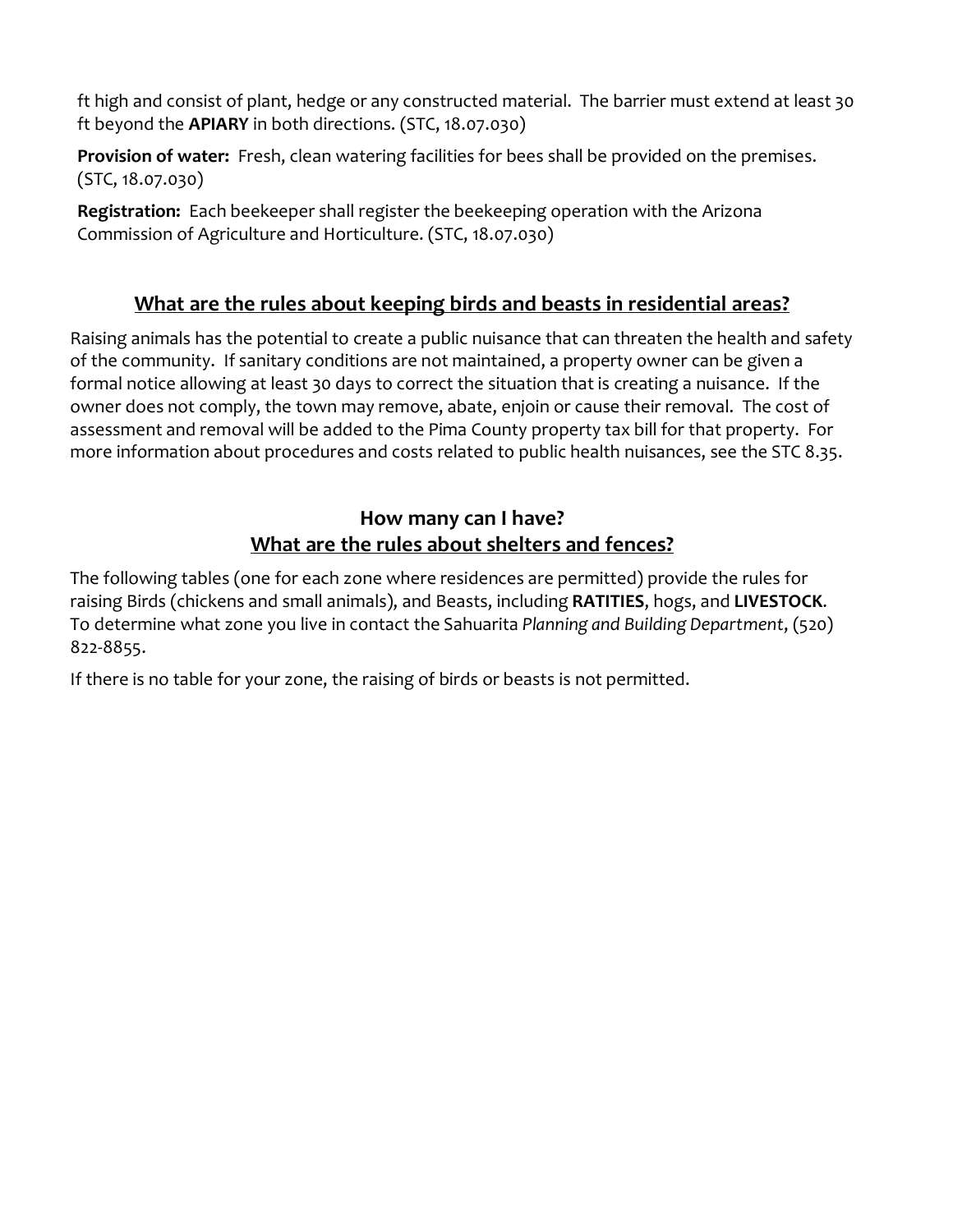| Table 2: Zone RH: Rural Homestead Requirements for raising birds and small animals, RATITES, and LIVESTOCK |                                                                                                                                                                                                                                                                                                                                                                        |                                                                                                                                                                                                          |                                                                                                                                                                                               |                                                                                                                                                                                                                                                                                                                                         |
|------------------------------------------------------------------------------------------------------------|------------------------------------------------------------------------------------------------------------------------------------------------------------------------------------------------------------------------------------------------------------------------------------------------------------------------------------------------------------------------|----------------------------------------------------------------------------------------------------------------------------------------------------------------------------------------------------------|-----------------------------------------------------------------------------------------------------------------------------------------------------------------------------------------------|-----------------------------------------------------------------------------------------------------------------------------------------------------------------------------------------------------------------------------------------------------------------------------------------------------------------------------------------|
|                                                                                                            | LOT size/number of animals<br>Minimum lot size=180,000 sq ft.<br>STC 18.13.040.A                                                                                                                                                                                                                                                                                       | Corral/Shelters<br><b>Requirements and LOT</b><br>Coverage                                                                                                                                               | <b>Fencing Requirements</b>                                                                                                                                                                   | <b>Minimum SETBACKS for STRUCTURES</b>                                                                                                                                                                                                                                                                                                  |
| <b>Birds and</b><br>small<br>animals                                                                       | - No limits specified on number of<br>animal (STC 18.13.020.A.9)                                                                                                                                                                                                                                                                                                       | - No more than 10% of the<br>individual site area (STC<br>18.13.050.A)<br>- No more than 24 ft high<br>(STC 18.13.050.B)                                                                                 | Must be confined by a fence or<br>other constraint of sufficient<br>strength and durability to<br>prevent roaming at large.<br>Fencing may be constructed of<br>barbed wire. (STC 18.07.30.B) | -50 ft from front, side and rear LOT LINES<br>for STRUCTURES excluding corrals (STC<br>18.13.050.C)<br>-Corrals: 50 ft from side and rear LOT<br>LINES, or 10 ft from side and rear<br>property lines with written consent of<br>abutting property owner (STC<br>18.13.020.A.25.c)<br>- 7 ft from main buildings (STC<br>18.13.050.C.3) |
| <b>Beasts</b><br>Ratites                                                                                   | - No limits specified (STC 18.13.020.A.25)                                                                                                                                                                                                                                                                                                                             | - Must be confined in 6 ft<br>high stock-tight corrals<br>(STC 18.13.020.A.25.a)<br>No more than 10% of the<br>individual site area (STC<br>18.13.050.A)<br>No more than 24 ft high<br>(STC 18.13.050.B) | Must be confined by a fence or<br>other constraint of sufficient<br>strength and durability to<br>prevent roaming at large.<br>Fencing may be constructed of<br>barbed wire. (STC 18.07.30.B) | -50 ft from the front LOT LINE and lines<br>that abut publicly maintained roads (STC<br>18.13.020.A.25.b)<br>-10 ft from side and rear LOT LINES (STC<br>18.13.020.A.25.b)<br>-7 ft from main buildings (STC<br>18.13.050.C.3)                                                                                                          |
| <b>LIVESTOCK</b>                                                                                           | - Hogs: not more than 5 hogs over 6<br>months of age (STC 18.13.020.A.8.a)<br>- More than 5 hogs are permitted if<br>associated with a hog raising project<br>sponsored by the 4-H, Future Farmers<br>of America or a similar organization,<br>and a letter of authorization from the<br>organization is provided to the<br>planning department (STC<br>18.13.020.A.9) | - No more than 10% of the<br>individual site area (STC<br>18.13.050.A)<br>- No more than 24 ft high<br>(STC 18.13.050.B)                                                                                 | Must be confined by a fence or<br>other constraint of sufficient<br>strength and durability to<br>prevent roaming at large.<br>Fencing may be constructed of<br>barbed wire. (STC 18.07.30.B) | -50 ft from side and rear LOT LINES for<br><b>STRUCTURES</b> excluding corrals (STC<br>18.13.050.C.2.b)<br>-- Corrals: 50 ft from side and rear property<br>lines, or 10 ft from side and rear property<br>lines with written consent of abutting<br>-7 ft from main buildings (STC<br>18.13.050.C.3)                                   |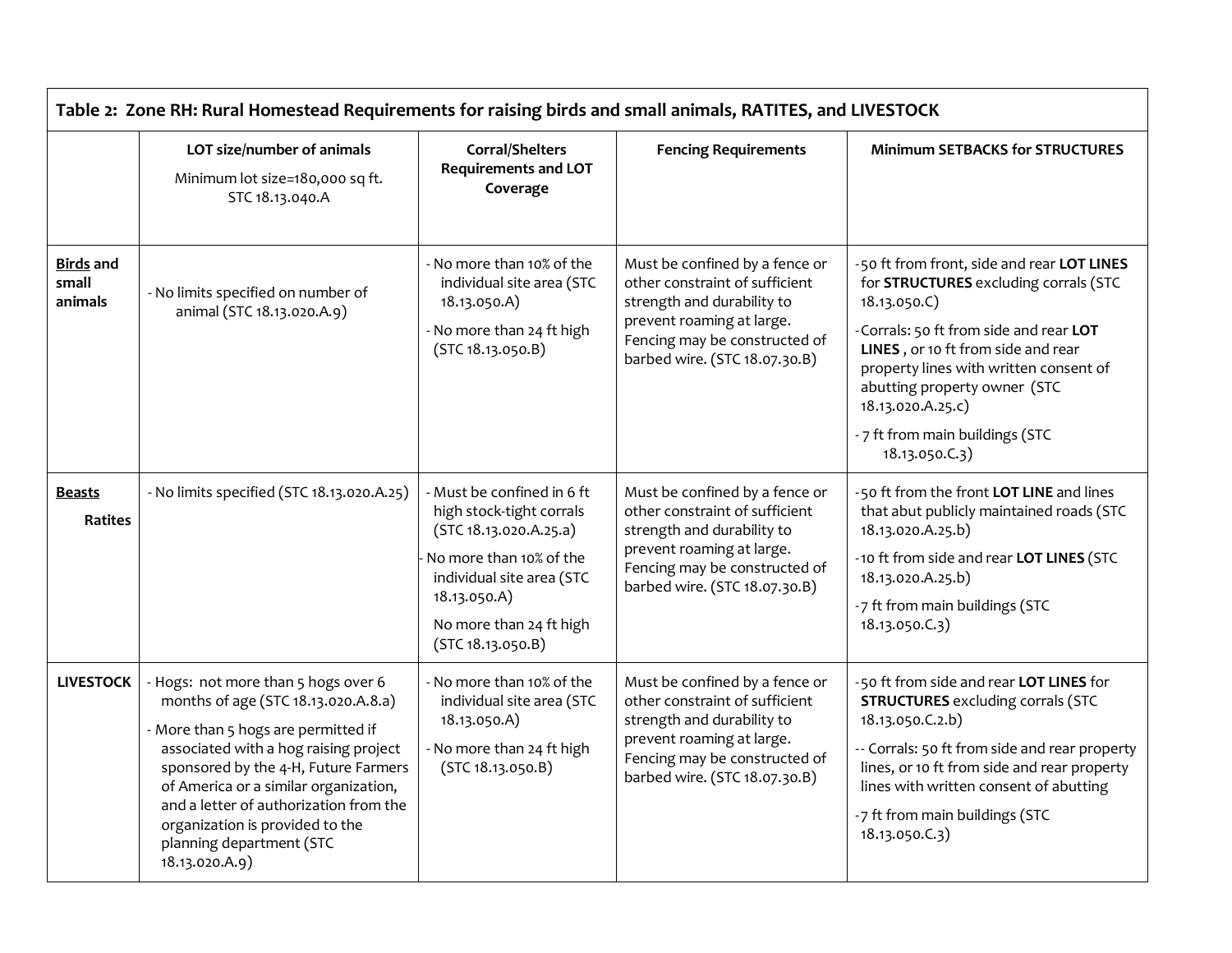|                                      | Table 3: Zone GR-1: Rural Residential Requirements for raising birds and small animals, RATITES, and LIVESTOCK                                                                                                                                                                                                                                                                                                                                                                       |                                                                                                                                   |                                                                                                                                                                              |                                                                                                                                                                                                                                                                                                                                            |  |  |  |
|--------------------------------------|--------------------------------------------------------------------------------------------------------------------------------------------------------------------------------------------------------------------------------------------------------------------------------------------------------------------------------------------------------------------------------------------------------------------------------------------------------------------------------------|-----------------------------------------------------------------------------------------------------------------------------------|------------------------------------------------------------------------------------------------------------------------------------------------------------------------------|--------------------------------------------------------------------------------------------------------------------------------------------------------------------------------------------------------------------------------------------------------------------------------------------------------------------------------------------|--|--|--|
|                                      | LOT size/number of animals<br>Minimum lot size = 36,000 sq ft<br>STC 18.14.040.A                                                                                                                                                                                                                                                                                                                                                                                                     | Corral/Shelters<br><b>Requirements and LOT</b><br>Coverage                                                                        | Fencing<br>Requirements                                                                                                                                                      | <b>Minimum SETBACK for STRUCTURESS</b>                                                                                                                                                                                                                                                                                                     |  |  |  |
| <b>Birds</b> and<br>small<br>animals | - No more than 40 animals per ACRE (STC<br>18.14.020.A.10)                                                                                                                                                                                                                                                                                                                                                                                                                           | - 10% of individual site area<br>(STC 18.14.050.A)<br>- No more than 24 ft high<br>(STC 18.14.050.B)                              | - Must be confined<br>by a fence or other<br>constraint of<br>sufficient strength<br>and durability to<br>prevent roaming<br>at large. (STC<br>18.07.30.B)                   | - 30 ft from front LOT LINE (STC<br>18.13.050.C.1)<br>-50 ft from side and rear LOT LINES except<br>corrals (STC 18.14.050.C.2.b)<br>- 7 ft from main buikldings (STC<br>18.13.050.C.3)<br>Corrals: 50 ft from side and rear LOT<br>LINES, or 10 ft with written consent of<br>the owner of the abutting property (STC<br>18.14.050.C.2.c) |  |  |  |
| <b>Beasts</b><br>Ratites             | - Minimum LOT size-1 ACRE (STC 18.13.020.A.24.b)<br>- No more than 1 ostrich over 14 months of age per<br>10,000 sq ft of site area (STC 18.14.020.A.24.a)<br>- No more than 1 emu or other ratite over 14 months of<br>age per 5,000 sq ft of site area (STC 18.14.020.A.24<br>(a)<br>- 2 ratites 6-14 months of age may be substituted for<br>each ratite over 14 months of age (STC 18.14.020.A.24<br>(a)                                                                         | - Not more than 30% (STC<br>18.14.020.A.24.c)<br>- Must be confined in a 6 ft<br>high stock-tight corral<br>(STRC 18.14.020.25.d) | - Corrals must be<br>surrounded by a<br>minimum 6 ft high<br>stock-tight fence or<br>other restraint<br>sufficient to<br>prevent roaming at<br>large (STC<br>18.14.020.24.d) | 30 ft from the front LOT LINE and 10 ft<br>from the side and rear LOT LINES(STC<br>18.14.020.24.e)                                                                                                                                                                                                                                         |  |  |  |
| <b>LIVESTOCK</b>                     | - No more than 1 animal per 10,000 sq ft (STC<br>18.14.020.A.7)<br>- Hogs: No more than 1 hog over 6 months of age per<br>ACRE (STC 18.14.020.A.8.a)<br>- No more than 5 hogs over 6 months of age ((STC<br>18.13.020.A.8.b)<br>- More than 5 hogs are permitted if associated with a<br>hog raising project sponsored by the 4-H, Future<br>Farmers of America or a similar organization, and a<br>letter of authorization from the organization is<br>provided (STC 18.14.020.A.9) | - 10% of individual site area<br>(STC 18.14.050.A)<br>- No more than 24 ft high<br>(STC 18.14.050.B)                              | - Must be confined by<br>a fence or other<br>constraint of<br>sufficient strength<br>and durability to<br>prevent roaming at<br>large. (STC<br>18.07.30.B)                   | - 30 ft from front LOT LINE (STC<br>18.13.050.C.1)<br>- 50 ft from side and rear LOT LINES,<br>except corrals (STC 18.14.050.C.2.b)<br>- Corrals: 50 ft from side and rear LOT<br>LINES, or 10 ft with written consent of<br>the owner of the abutting property (STC<br>18.14.050.C.2.c)                                                   |  |  |  |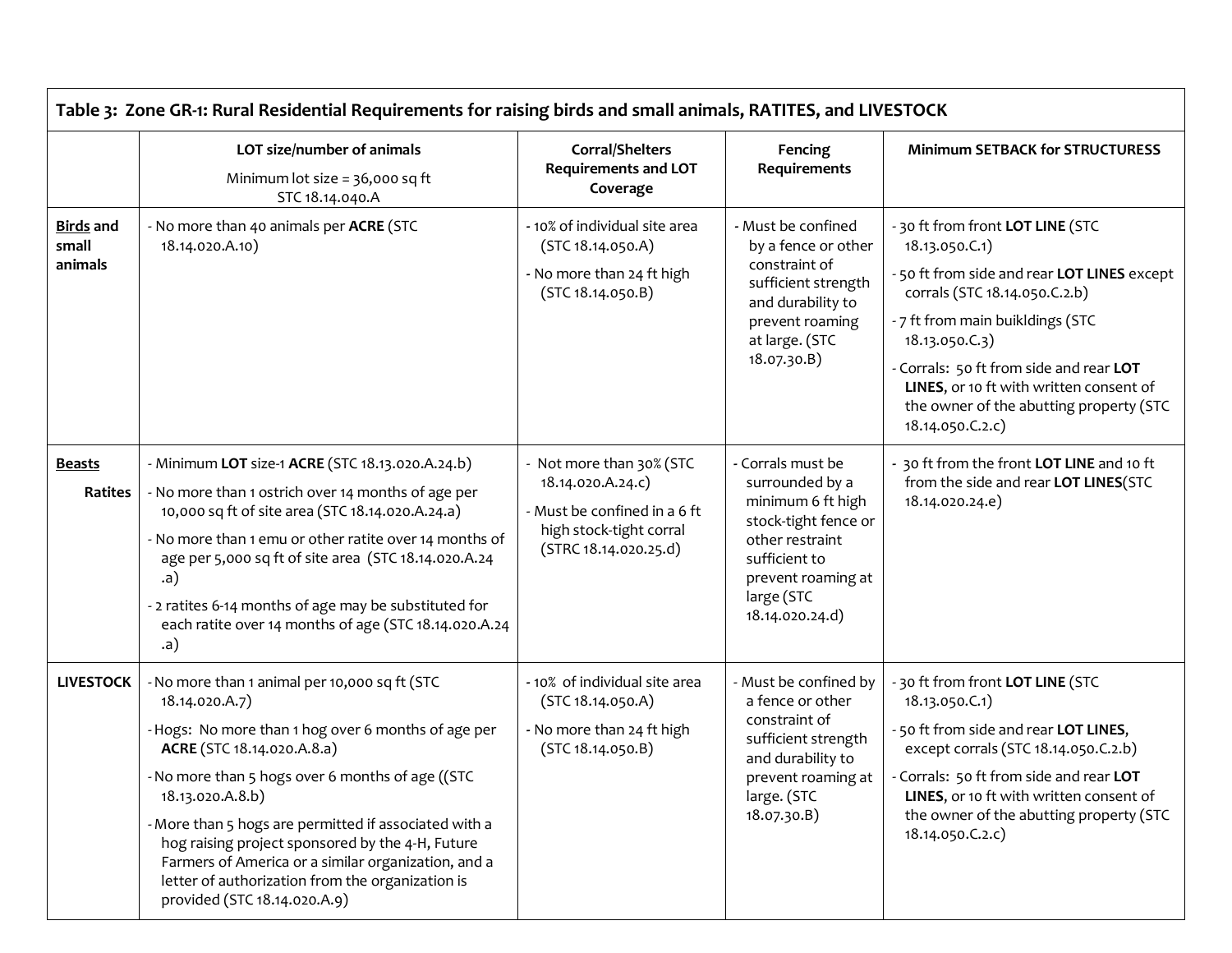| Table 4: Zone SR: Suburban Ranch Requirements for raising birds and small animals, RATITES, and LIVESTOCK |                                                                                                                                                                                                                                                                                                                                                                                                                                    |                                                                                                                                        |                                                                                                                                                                                                                                                                                                                                                                                                                     |                                                                                                                                                                                                                       |
|-----------------------------------------------------------------------------------------------------------|------------------------------------------------------------------------------------------------------------------------------------------------------------------------------------------------------------------------------------------------------------------------------------------------------------------------------------------------------------------------------------------------------------------------------------|----------------------------------------------------------------------------------------------------------------------------------------|---------------------------------------------------------------------------------------------------------------------------------------------------------------------------------------------------------------------------------------------------------------------------------------------------------------------------------------------------------------------------------------------------------------------|-----------------------------------------------------------------------------------------------------------------------------------------------------------------------------------------------------------------------|
|                                                                                                           | LOT size/number of animals<br>Minimum lot size =144,000 sq ft<br>STC 18.17.040.A                                                                                                                                                                                                                                                                                                                                                   | <b>Corral/Shelters</b><br><b>Requirements and LOT</b><br>Coverage                                                                      | <b>Fencing Requirements</b>                                                                                                                                                                                                                                                                                                                                                                                         | <b>Minimum SETBACKS for STRUCTURES</b>                                                                                                                                                                                |
| <b>Birds</b> and<br>small<br>animals                                                                      | No limit on number of animals or LOT<br>size (STC 18.17.020.A.5)                                                                                                                                                                                                                                                                                                                                                                   | - No more than 10% of total<br>area of the rear and side<br>YARDs (STC 18.17.050.A)<br>- Maximum height -= 24 ft.<br>(STC 18.17.050.B) | - Must be confined by a fence or<br>other constraint of sufficient<br>strength and durability to<br>prevent roaming at large.<br>Fencing may be constructed of<br>barbed wire. (STC 18.07.30.B)                                                                                                                                                                                                                     | 7 ft to main building (STC 18.17.050.C.1)<br>100 ft to front LOT LINE (STC<br>18.17.050.C.2)<br>100 ft to side and rear LOT LINES (STC<br>18.17.050.C.4)                                                              |
| <b>Beasts</b><br><b>Ratites</b>                                                                           | - No more than 1 ostrich over 14<br>months of age per 10,000 sq ft of site<br>area<br>- No more than 1 emu over 14 months<br>of age for each 5,000 sq ft of site area<br>2 ratites 6-14 months of age may be<br>substituted for each ratite over 14<br>months of age.<br>If mixing species, a prorated<br>combination of the area is required<br>for each animal (STC 18.17.020.A.8.a)                                             | - Maximum coverage 35%<br>(STC 18.17.20.A.7.b)<br>- Confined in a 6 ft high<br>stock tight corral (STC<br>18.17.20.A.8.c)              | - Ostrich corrals must be<br>surrounded by a minimum 6<br>foot high stock tight fence or<br>other restraint of sufficient<br>strength and durability to<br>prevent roaming at large.<br>(STC 18.17.020.A.8.c)<br>- Must be confined by a fence<br>or other constraint of<br>sufficient strength and<br>durability to prevent roaming<br>at large. Fencing may be<br>constructed of barbed wire.<br>(STC 18.07.30.B) | Corrals and shelter STRUCTURES within<br>corrals must be 50 ft from the front<br>property line and 10 ft from side and<br>rear property lines. (STC<br>18.17.20.A.8.8.d)<br>7 ft to main building (STC 18.17.050.C.1) |
| <b>LIVESTOCK</b>                                                                                          | Not more than one animal of more<br>than 6 months of age per 10,000 sq ft<br>of LOT area. (STC 18.17.020.A.6)<br>Not more than 1 hog over 6 months<br>of age per ACRE, unless associated<br>with a hog raising project sponsored<br>by the 4-H, Future Farmers of<br>America or a similar organization, and<br>a letter of authorization from the<br>organization is provided to the<br>planning department (STC<br>18.17.020.A.7) | - No more than 10% of total<br>area of the rear and side<br>YARDs (STC 18.17.050.A)<br>- Maximum height= 24 ft<br>(STC 18.17.050.B)    | - Must be confined by a fence or<br>other constraint of sufficient<br>strength and durability to<br>prevent roaming at large.<br>Fencing may be constructed<br>of barbed wire. (STC<br>18.07.30.B)                                                                                                                                                                                                                  | 7 ft to main building (STC 18.17.050.C.1)<br>No less than 100 ft to front LOT line<br>(STC 18.17.050.C.2)<br>No less than 100 ft to side and rear LOT<br>lines (STC 18.17.050.C.4)                                    |

 $\Gamma$ 

┑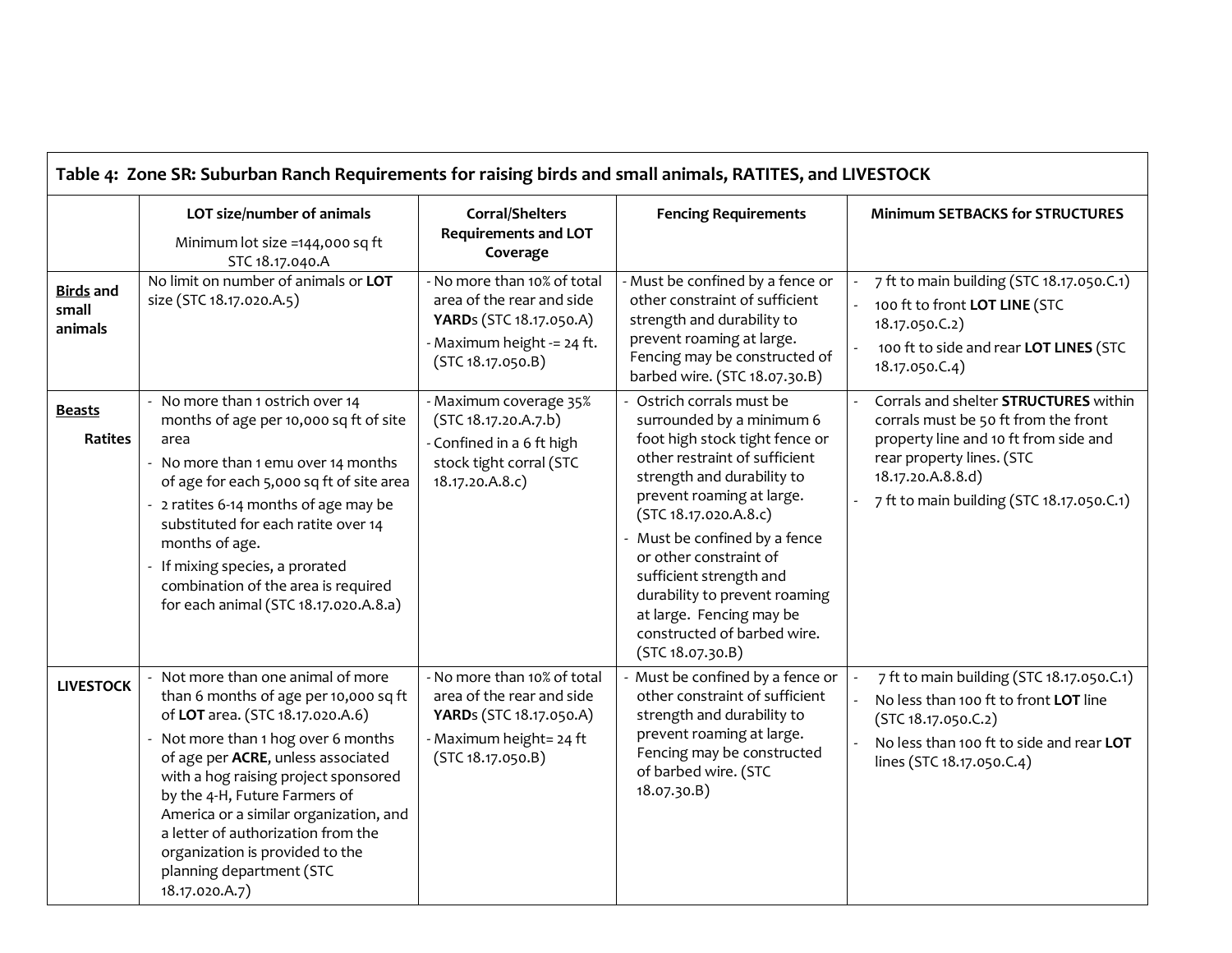|                                      | LOT size/number of animals<br>Minimum lot size=72,000 sq ft<br>STC 18.18.040.A                                                                                                                                                                                                                                                                                                                                                                                                   | <b>Corral/Shelters</b><br>Requirements and<br><b>LOT Coverage</b>                              | <b>Fencing Requirements</b>                                                                                                                                                                                                                                                                                                                                          | <b>Minimum SETBACK for STRUCTURES</b>                                                                                                                                                                                                                                                                                                                                                                                                             |
|--------------------------------------|----------------------------------------------------------------------------------------------------------------------------------------------------------------------------------------------------------------------------------------------------------------------------------------------------------------------------------------------------------------------------------------------------------------------------------------------------------------------------------|------------------------------------------------------------------------------------------------|----------------------------------------------------------------------------------------------------------------------------------------------------------------------------------------------------------------------------------------------------------------------------------------------------------------------------------------------------------------------|---------------------------------------------------------------------------------------------------------------------------------------------------------------------------------------------------------------------------------------------------------------------------------------------------------------------------------------------------------------------------------------------------------------------------------------------------|
| <b>Birds</b> and<br>small<br>animals | - Minimum 10,000 sq ft LOT size for<br>each animal more than 6 months of<br>age (STC 18.18.020.B.1.b.1)<br>- Minimum 400 sq ft of fenced area per<br>animal (STC 18.18.020.B.1.b.2)                                                                                                                                                                                                                                                                                              |                                                                                                | - Must be confined by a fence or<br>other constraint of sufficient<br>strength and durability to<br>prevent roaming at large.<br>Fencing may be constructed of<br>barbed wire. (STC 18.07.30.B)                                                                                                                                                                      | - 50 ft from side and rear LOT LINES if abutting<br>rural zones RH, GR-1, SR, SR-2, SH or residential<br>zones TH, R-1, R-2, R-3, R-4, R-5, MH-1 or MH-2.<br>(STC 18.18.020.B.4.a)<br>- 40 ft from side and rear LOT LINES if abutting<br>business zones MR, RVC, B-1 or B-2, or<br>industrial zones MY, CPI, I-1 or I-2) (STC<br>18.18.020.B.4.b)<br>- At least 50 feet from any residence on an<br>abutting property ((STC 18.18.020.B.1.b.4.c) |
| <b>Beasts</b><br><b>Ratites</b>      | - No more than 1 ostrich over 14<br>months of age per 10,000 sq ft of site<br>area (STC 18.18.020.B.2.a)<br>- No more than 1 emu or similar ratite<br>over 14 months of age for each 5,000<br>sq ft of site area (STC 18.18.020.B.2.a)<br>- 2 ratites 6-14 months of age may be<br>substituted for each ratite over 14<br>months of age (STC 18.18.020.B.2.a)<br>- If mixing species, a prorated<br>combination of the area is required<br>for each animal (STC 18.18.020.B.2.a) | - Confined within a<br>minimum 6 ft<br>high, stock-tight<br>corral.                            | - Ostrich corrals must be<br>surrounded by a minim um 6 ft<br>high, stock-tight fence or other<br>restraint to prevent roaming at<br>large (STC 18.18.020.B.2.b)<br>- Must be confined by a fence or<br>other constraint of sufficient<br>strength and durability to<br>prevent roaming at large.<br>Fencing may be constructed of<br>barbed wire. (STC 18.07.030.B) | - 50 ft from front LOT LINE (STC 18.18.020.B.2.c.1)<br>- 10 feet from side and rear LOT LINES (STC<br>18.18.020.B.2.c.2)                                                                                                                                                                                                                                                                                                                          |
| <b>LIVESTOCK</b>                     | - Minimum 10,000 sq ft LOT size for<br>each animal more than 6 months of<br>age (STC 18.18.020.B.1.b.1)<br>- Minimum 400 sq ft of fenced area per                                                                                                                                                                                                                                                                                                                                | - Confined to a<br>corral or pen<br>surrounded by a<br>stock-tight fence<br>(STC18.18.020.vB.1 | - Corral or pen must be<br>surrounded by a stock-tight<br>fence (STC 18.18.020.B.1.b.3)<br>- Must be confined by a fence or<br>other constraint of sufficient                                                                                                                                                                                                        | - 50 ft from side and rear LOT LINES if abutting<br>rural zones RH, GR-1, SR, SR-2, SH or residential<br>zones TH, R-1, R-2, R-3, R-4, R-5, MH-1 or MH-2.<br>(STC 18.18.020.B.4.a)<br>- 40 ft from side and rear LOT LINES if abutting                                                                                                                                                                                                            |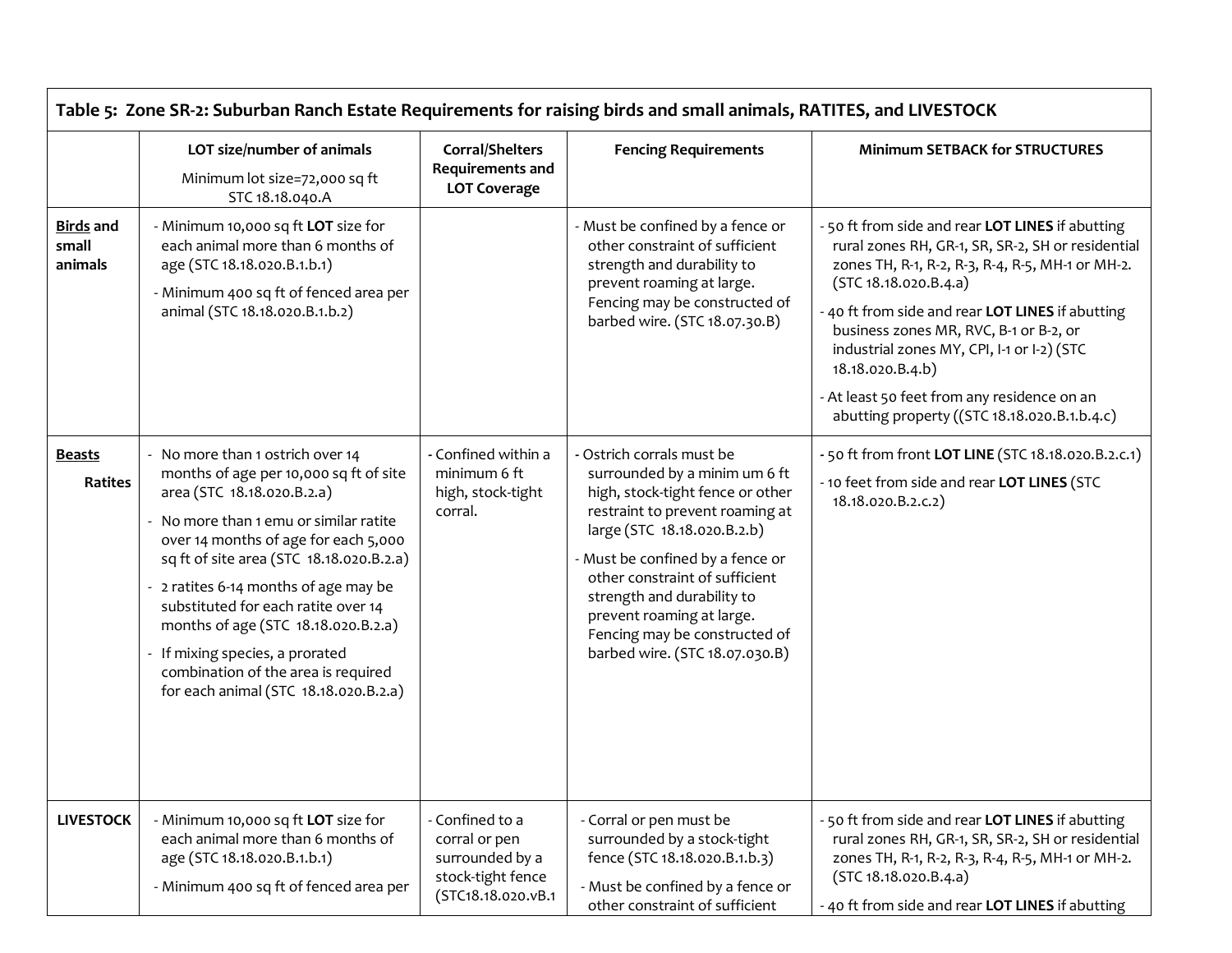| Table 5: Zone SR-2: Suburban Ranch Estate Requirements for raising birds and small animals, RATITES, and LIVESTOCK |                                                                          |                                                                                                                            |                                                                                                                                                                                                    |  |
|--------------------------------------------------------------------------------------------------------------------|--------------------------------------------------------------------------|----------------------------------------------------------------------------------------------------------------------------|----------------------------------------------------------------------------------------------------------------------------------------------------------------------------------------------------|--|
| LOT size/number of animals<br>Minimum lot size=72,000 sq ft<br>STC 18.18.040.A                                     | <b>Corral/Shelters</b><br><b>Requirements and</b><br><b>LOT Coverage</b> | <b>Fencing Requirements</b>                                                                                                | <b>Minimum SETBACK for STRUCTURES</b>                                                                                                                                                              |  |
| animal (STC 18.18.020.B.1.b.2)                                                                                     | (b.3)                                                                    | strength and durability to<br>prevent roaming at large.<br>Fencing may be constructed of<br>barbed wire. (STC 18.07.030.B) | business zones MR, RVC, B-1 or B-2, or<br>industrial zones MY, CPI, I-1 or I-2) (STC<br>18.18.020.B.4.b)<br>- At least 50 feet from any residence on an<br>abutting property (STC 18.18.020.B.4.c) |  |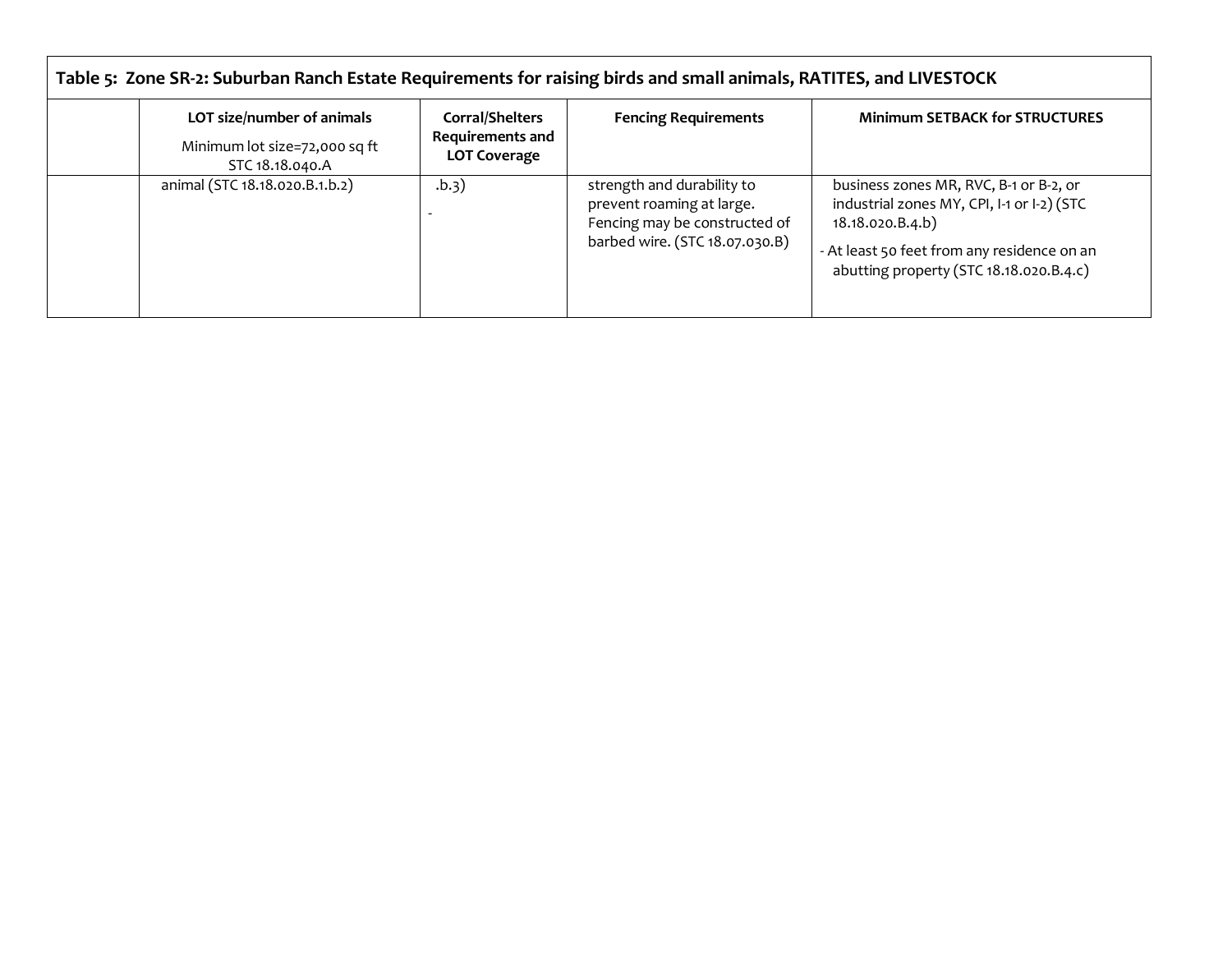| Table 6: Zone SH: Suburban Homestead Requirements for raising birds and small animals, RATITES, and LIVESTOCK |                                                                                                                                                                                                                                                                                                                                                                                                                                                                                         |                                                                                                                                             |                                                                                                                                                                                                                                                                                                                                                                                                          |                                                                                                                                                                                                                                                                                                                                                                                                                                                                                                                                                        |  |
|---------------------------------------------------------------------------------------------------------------|-----------------------------------------------------------------------------------------------------------------------------------------------------------------------------------------------------------------------------------------------------------------------------------------------------------------------------------------------------------------------------------------------------------------------------------------------------------------------------------------|---------------------------------------------------------------------------------------------------------------------------------------------|----------------------------------------------------------------------------------------------------------------------------------------------------------------------------------------------------------------------------------------------------------------------------------------------------------------------------------------------------------------------------------------------------------|--------------------------------------------------------------------------------------------------------------------------------------------------------------------------------------------------------------------------------------------------------------------------------------------------------------------------------------------------------------------------------------------------------------------------------------------------------------------------------------------------------------------------------------------------------|--|
|                                                                                                               | LOT size/number of animals<br>Minimum lot size-36,000 sq ft<br>STC 18.19.030.A                                                                                                                                                                                                                                                                                                                                                                                                          | Corral/Shelters<br><b>Requirements and LOT</b><br>Coverage                                                                                  | <b>Fencing Requirements</b>                                                                                                                                                                                                                                                                                                                                                                              | <b>Minimum SETBACK for STRUCTURES</b>                                                                                                                                                                                                                                                                                                                                                                                                                                                                                                                  |  |
| <b>Birds</b> and<br>small<br>animals                                                                          | No limit on number of animals or LOT<br>size (STC 18.19.010.A.1)                                                                                                                                                                                                                                                                                                                                                                                                                        | - No more than 1/3 of<br>the total area of the<br>rear and side YARD<br>(STC 18.19.040.A)<br>- Maximum height = 24<br>ft. (STC 18.19.040.B) | Must be confined by a fence or<br>other constraint of sufficient<br>strength and durability to prevent<br>roaming at large. (STC 18.07.30.B)                                                                                                                                                                                                                                                             | 7 ft to main building (STC 18.9.040.C.1)<br>No less than 60 ft to front LOT LINE (STC<br>18.17.040.C.2)<br>No less than 50 ft to side and rear LOT<br>LINES (STC 18.19.040.C.3.b)                                                                                                                                                                                                                                                                                                                                                                      |  |
| <b>Beasts</b><br><b>Ratites</b>                                                                               | - Minimum LOT size - 1 ACRE (STC<br>18.19.010.A.1.b)<br>No more than 1 ostrich over 14<br>months of age per 10,000 sq ft of site<br>area (STC 18.19.010.A.1.a)<br>No more than 1 emu over 14 months<br>of age for each 5,000 sq ft of site area<br>- 2 ratites 6-14 months of age may be<br>substituted for each ratite over 14<br>months of age (STC 18.19.010.A.1.a)<br>If mixing species, a prorated<br>combination of the area is required<br>for each animal (STC 18.19.010.A.1.a) | - Maximum coverage<br>30% (STC<br>18.19.10.A.1.c)<br>- Confined in a 6 ft high<br>stock tight corral (STC<br>18.19.10.A.1.d)                | Ostrich corrals must be<br>surrounded by a minimum 6 ft<br>high stock tight fence or other<br>restraint of sufficient strength<br>and durability to prevent roaming<br>at large (STC 18.19.010.A.1.d)<br>- Must be confined by a fence or<br>other constraint of sufficient<br>strength and durability to prevent<br>roaming at large. Fencing may be<br>constructed of barbed wire. (STC<br>18.07.30.B) | Corrals and shelter <b>STRUCTURES</b> within<br>corrals must be 30 ft from the front LOT<br>LINE and 10 ft from side and rear LOT<br>LINES. (STC 18.19.010.A.1.e)<br>Corals may not be closer than 30 ft to<br>any residence or living quarters on an<br>abutting property (STC 18.19.010.A.1.e)<br>7 ft to main building (STC 18.9.040.C.1)                                                                                                                                                                                                           |  |
| <b>LIVESTOCK</b>                                                                                              | Not more than one animal of more<br>than 6 months of age per 10,000 sq ft<br>of LOT area. (STC 18.19.010.A.1)<br>Not more than 1 hog over 6 months<br>of age per ACRE, unless associated<br>with a hog raising project sponsored<br>by the 4-H, Future Farmers of<br>America or a similar organization, and<br>a letter of authorization from the<br>organization is provided to the<br>planning department (STC<br>18.19.010.A.1)                                                      | - No more than 1/3 of<br>the total area of the<br>rear and side YARD<br>(STC 18.19.040.A)<br>- Maximum height = 24<br>ft. (STC 18.19.040.B) | Must be confined by a fence or<br>other constraint of sufficient<br>strength and durability to<br>prevent roaming at large.<br>Fencing may be constructed of<br>barbed wire. (STC 18.07.30.B)<br>Fenced area must allow 400 sq<br>ft per animal (STC<br>18.19.040.C.3.c)                                                                                                                                 | 7 ft to main building (STC 18.19.040.C.1)<br>No less than 60 ft to front LOT LINE (STC<br>18.19.040.C.2)<br>10 ft from rear LOT LINE when it abuts<br>GR-1, RH, IR, SR, SR-2, SH, R-1, R-2, or MU<br>(STC 18.19.040.C.3.c)<br>40 feet from rear lot line where it abuts<br>other zones (STC 18.19.040.C.3.c)<br>10 ft from side LOT line if adjacent<br>property owners provide a written<br>record of approval (STC 18.21.040.C.3.c)<br>Not closer than 50 ft to any residence or<br>living quarters on an abutting property<br>(STC 18.17.040.C.3.c) |  |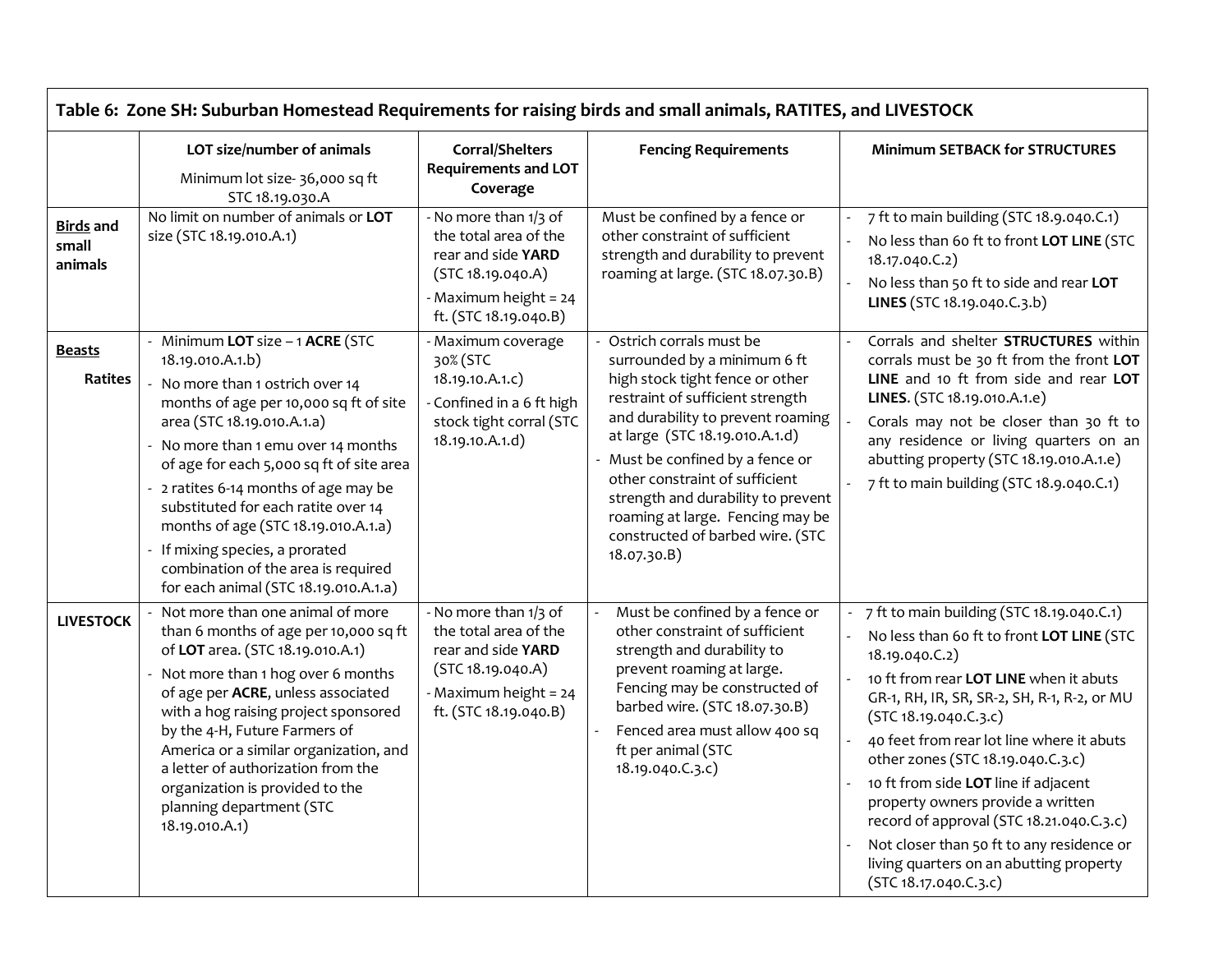| Table 7: Zone R-1: Single Residence: Requirements for raising birds and small animals, RATITES, and LIVESTOCK |                                                                                                                                                                                                                                                                                                                                                                                                                                     |                                                                                                                                                                                                                                    |                                                                                                                                                                                                                                                                                                                                                                                                                                                                          |                                                                                                                                                                                                                                                                                                                                                                                                                                                                                                                                                                                                |  |
|---------------------------------------------------------------------------------------------------------------|-------------------------------------------------------------------------------------------------------------------------------------------------------------------------------------------------------------------------------------------------------------------------------------------------------------------------------------------------------------------------------------------------------------------------------------|------------------------------------------------------------------------------------------------------------------------------------------------------------------------------------------------------------------------------------|--------------------------------------------------------------------------------------------------------------------------------------------------------------------------------------------------------------------------------------------------------------------------------------------------------------------------------------------------------------------------------------------------------------------------------------------------------------------------|------------------------------------------------------------------------------------------------------------------------------------------------------------------------------------------------------------------------------------------------------------------------------------------------------------------------------------------------------------------------------------------------------------------------------------------------------------------------------------------------------------------------------------------------------------------------------------------------|--|
|                                                                                                               | LOT size/number of animals<br>Minimum lot size = 36,000 sq ft<br>STC 18.21.030.A                                                                                                                                                                                                                                                                                                                                                    | Corral/Shelters<br><b>Requirements and LOT</b><br>Coverage                                                                                                                                                                         | <b>Fencing Requirements</b>                                                                                                                                                                                                                                                                                                                                                                                                                                              | <b>Minimum SETBACKS for STRUCTURES</b>                                                                                                                                                                                                                                                                                                                                                                                                                                                                                                                                                         |  |
| <b>Birds</b> and<br>small<br>animals                                                                          | No limit on number of animals or LOT<br>size (STC 18.21.010.A.3.a)                                                                                                                                                                                                                                                                                                                                                                  | - Not more than 1/3 of<br>the total area of the<br>rear and side YARD<br>(STC 18.21.040.A)<br>- Not more than 24ft<br>high (STC 18.21.040.B)                                                                                       | - Must be confined by a fence or<br>other constraint of sufficient<br>strength and durability to prevent<br>roaming at large. If the parcel has<br>not been subdivided, the fence<br>may be constructed of barbed<br>wire. (STC 18.07.30.B)                                                                                                                                                                                                                              | - 7 ft to main buildings (STC 18.21.040.C 1)<br>- 60 ft to front LOT LINE (STC<br>18.21.040.C.2)<br>50 ft to side and rear LOT LINE (STC<br>18.21.040.C.3.b)                                                                                                                                                                                                                                                                                                                                                                                                                                   |  |
| <b>Beasts</b><br>Ratites<br>Conditional<br>use only $-$<br>permit<br>required                                 | - One ACRE minimum (STC<br>18.21.020.2.a)<br>- No more than 1 ostrich over 14<br>months of age per 10,000 sq ft of site<br>area<br>No more than 1 emu over 14 months<br>of age for each 5,000 sq ft of site area<br>- 2 ratites 6-14 months of age may be<br>substituted for each ratite over 14<br>months of age.<br>If mixing species, a prorated<br>combination of the area is required<br>for each animal (STC 18.21.020.A.2.b) | - Cannot occupy more<br>than 30% of the<br>property (STC<br>18.21.020.2.C)<br>- 6 ft high stock-tight<br>corrals. No material<br>can be used that is<br>not ordinarily used<br>for a stock-tight<br>fence (STC<br>18.21.020.A.2.d) | Ostrich corrals must be surrounded<br>by a minimum 6 foot high stock<br>tight fence or other restraint of<br>sufficient strength and durability<br>to prevent roaming at large (STC<br>18.21.020.A.2.d)<br>- Must be confined by a fence or<br>other constraint of sufficient<br>strength and durability to prevent<br>roaming at large. If the parcel has<br>not been subdivided, the fence<br>may be constructed of barbed<br>wire. (STC 18.07.30.B)                   | - 30 feet from the front LOT LINE<br>-10 feet from side and rea4 property lines<br>- No corral or shelter within a corral can be<br>closer than 30 feet to any residence or<br>living quarters on an abutting property.<br>(STC 18.21.020.A.2.e)                                                                                                                                                                                                                                                                                                                                               |  |
| <b>LIVESTOCK</b>                                                                                              | LOT must be at least 36,000 sq. ft.<br>- No more than one animal more than<br>6 months of age per 10,000 square<br>feet (STC 18.21.010.A.3.b)                                                                                                                                                                                                                                                                                       | - Not more than 1/3 of<br>the total area of the<br>rear and side YARD<br>(STC 18.21.040.A)<br>- Not more than 24ft<br>high (STC 18.21.040.B)<br>- At least 7 ft from<br>main buildings (STC<br>18.21.040.C.1)                      | - Must be confined in a stock-tight<br>fence.<br>- No material can be used that is not<br>ordinarily used for a stock-tight<br>fence.<br>Fenced area must provide at least<br>400 sq ft per animal (STC<br>18.21.040.C.3.c)<br>Must be confined by a fence or<br>other constraint of sufficient<br>strength and durability to prevent<br>roaming at large. If the parcel has<br>not been subdivided, the fence<br>may be constructed of barbed<br>wire. (STC 18.07.30.B) | - 7 ft to main buildings (STC 18.21.040.C 1)<br>- 60 feet from the front LOT LINE (STC<br>18.21.040.C.2)<br>-10 ft from the rear and side LOT LINES<br>where property abuts zones RH, GR-1, SR,<br>SR-2, SH, R-1, R-2, or MU, and 40 ft from<br>the rear where it abuts other zones. (STC<br>18.21.040.C 3 c)<br>40 ft from side property lines or 10 ft from<br>a side YARD where the adjacent property<br>owners have provided written permission.<br>(STC 18.21.040.C.3.c)<br>-No closer than 50 ft to any residence or<br>living quarters in an abutting property<br>(STC 18.21.040.C.3.c) |  |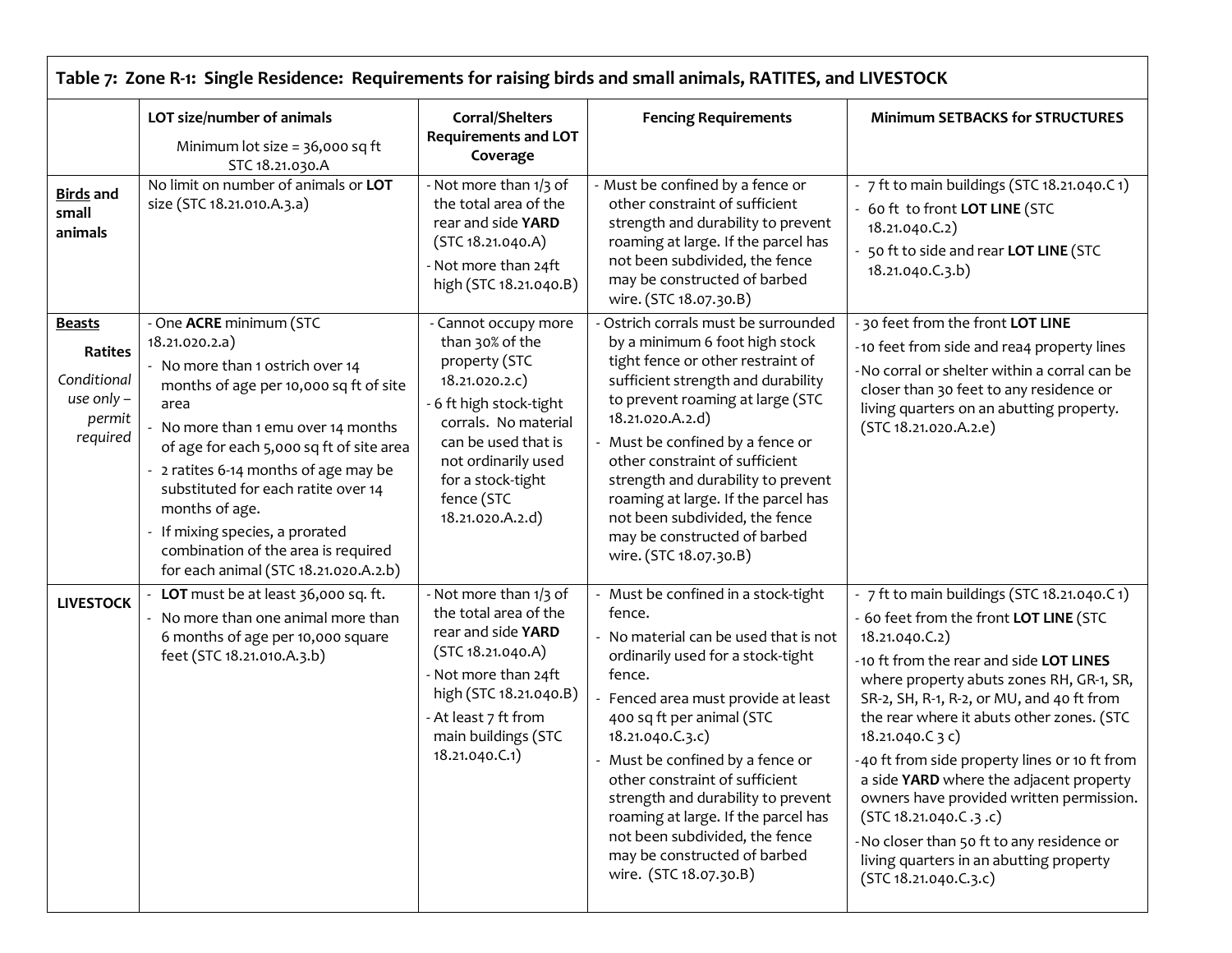|                                      | LOT size/number of animals<br>Minimum lot size=16,000 sq ft<br>STC 18.23.030.A                                                         | Corral/Shelters<br><b>Requirements and LOT</b><br>Coverage                                                                                   | <b>Fencing Requirements</b>                                                                                                                                                                                                                                                                                                                                                    | <b>Minimum SETBACKS for STRUCTURES</b>                                                                                                                                                                                                                                                                                                                                                                                                                                                             |
|--------------------------------------|----------------------------------------------------------------------------------------------------------------------------------------|----------------------------------------------------------------------------------------------------------------------------------------------|--------------------------------------------------------------------------------------------------------------------------------------------------------------------------------------------------------------------------------------------------------------------------------------------------------------------------------------------------------------------------------|----------------------------------------------------------------------------------------------------------------------------------------------------------------------------------------------------------------------------------------------------------------------------------------------------------------------------------------------------------------------------------------------------------------------------------------------------------------------------------------------------|
| <b>Birds</b> and<br>small<br>animals | No limit on number of animals or LOT<br>size (STC 18.23.010.A.1)                                                                       | - Not more than 1/3 of the<br>total area of the rear and<br>side YARD (STC<br>18.23.040.A)<br>- Not more than 24ft high<br>(STC 18.23.040.B) | Must be confined by a fence or<br>other constraint of sufficient<br>strength and durability to<br>prevent roaming at large. (STC<br>18.07.30.B)                                                                                                                                                                                                                                | - 7 ft to main buildings<br>60 ft to front <b>LOT</b> line<br>50 ft to side and rear LOT lines (STC<br>18.23.040.C)                                                                                                                                                                                                                                                                                                                                                                                |
| <b>Beasts</b><br><b>Ratites</b>      | None permitted                                                                                                                         |                                                                                                                                              |                                                                                                                                                                                                                                                                                                                                                                                |                                                                                                                                                                                                                                                                                                                                                                                                                                                                                                    |
| <b>LIVESTOCK</b>                     | No more than one animal for each<br>10,000 square feet of LOT area; LOT<br>must be at least one commercial ACRE<br>(STC 18.23.010.A.1) | - Not more than 1/3 of the<br>total area of the rear and<br>side YARD (STC<br>18.23.040.A)<br>- Not more than 24ft high<br>(STC 18.23.040.B) | - Must be confined in a stock-<br>tight fence.<br>No material can be used that<br>is not ordinarily used for a<br>stock-tight fence.<br>Fenced area must provide at<br>least 400 sq ft per animal (STC<br>18.22.040.C.3.c)<br>- Must be confined by a fence<br>or other constraint of<br>sufficient strength and<br>durability to prevent roaming<br>at large (STC 18.07.30.B) | - 7 ft to main buildings (STC 18.23.040.C.1)<br>- 60 ft to front LOT line (STC 18.23.040.C.2)<br>- 10 ft from the rear where property abuts<br>zones RH, GR-1, SR, SH, R-1, R-2, or MU.<br>- 40 ft from the rear where it abuts other<br>zones.<br>40 ft from side LOT LINE<br>- 10 ft from a side YARD where the<br>adjacent property owners have provided<br>written permission.<br>No closer than 50 ft to any residence or<br>living quarters in an abutting property<br>(STC 18.23.040.C.3.c) |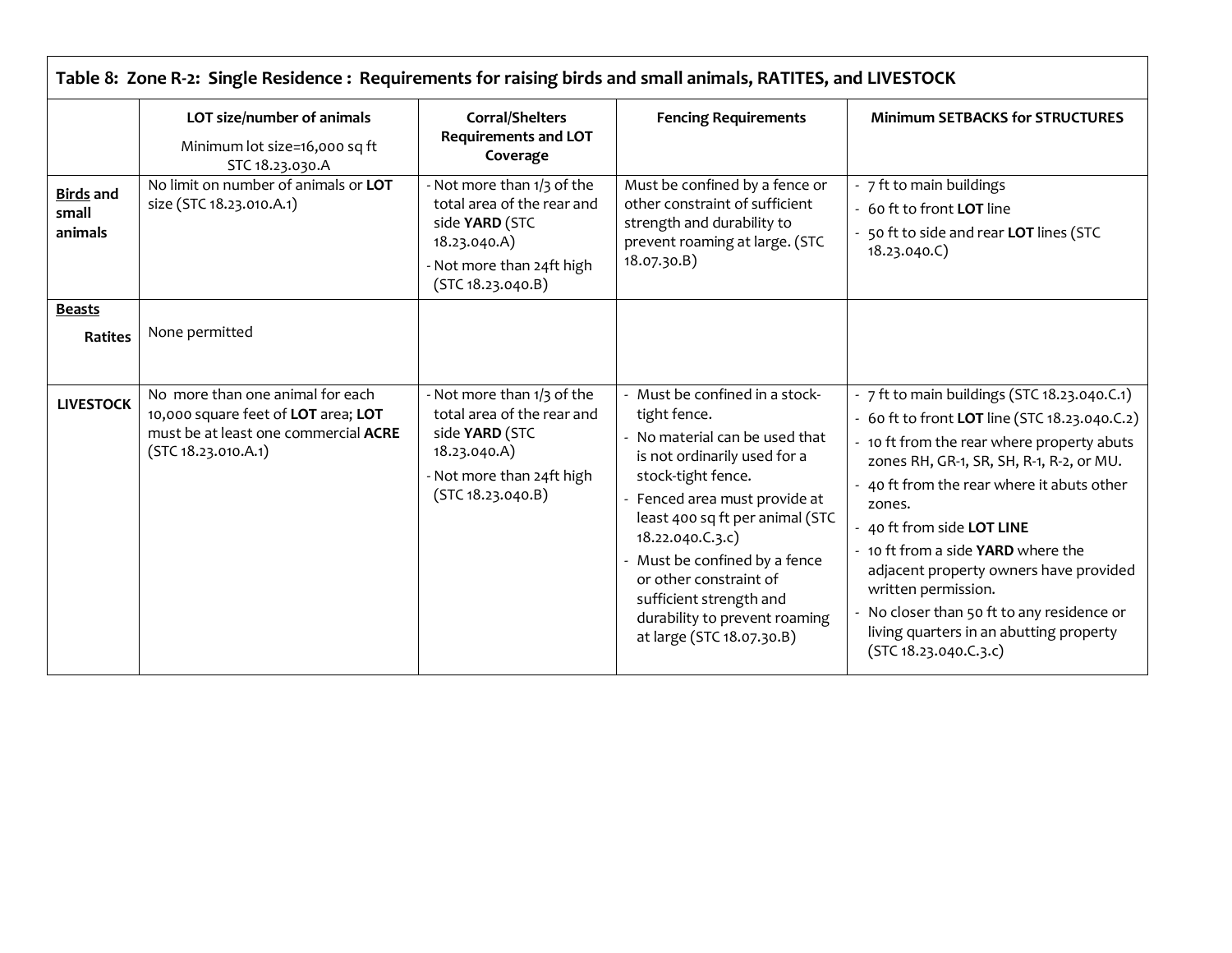| Table 9: Zone R-3: Single Residence: Requirements for raising birds and small animals, RATITES, and LIVESTOCK |                                                                                                        |                                                                                         |                                                                                                                                             |                                                                                                                                                                                                 |
|---------------------------------------------------------------------------------------------------------------|--------------------------------------------------------------------------------------------------------|-----------------------------------------------------------------------------------------|---------------------------------------------------------------------------------------------------------------------------------------------|-------------------------------------------------------------------------------------------------------------------------------------------------------------------------------------------------|
|                                                                                                               | LOT size/number of animals<br>Minimum lot size=16,000 sq ft<br>STC 18,23,030,A                         | Corral/Shelters<br><b>Requirements and LOT</b><br>Coverage                              | <b>Fencing Requirements</b>                                                                                                                 | <b>Minimum SETBACKS for STRUCTURES</b>                                                                                                                                                          |
| <b>Birds and</b><br>small<br>animals                                                                          | - Not more than 24 per 8,000 sq ft of<br>LOT area, no roosters and not for sale<br>(STC 18.25.010.A.4) | - Maximum 5% of LOT<br>area (STC 18.25.040.A)<br>- Maximum ht=12 ft<br>(STC 18.25.020.B | Must be confined by a fence or<br>other constraint of sufficient<br>strength and durability to prevent<br>roaming at large (STC 18.07.30.B) | - 7 ft to main building (STC 18.25.040.C.1)<br>- 50 ft to front LOT LINE (STC<br>18.25.040.C.2)<br>- 20 ft to side LOT LINE (STC 18.25.040.C.3)<br>- 20 ft to rear LOT LINE (STC 18.25.040.C.4) |
| <b>Beasts</b><br><b>Ratites</b>                                                                               | None permitted                                                                                         |                                                                                         |                                                                                                                                             |                                                                                                                                                                                                 |
| <b>LIVESTOCK</b>                                                                                              | None permitted                                                                                         |                                                                                         |                                                                                                                                             |                                                                                                                                                                                                 |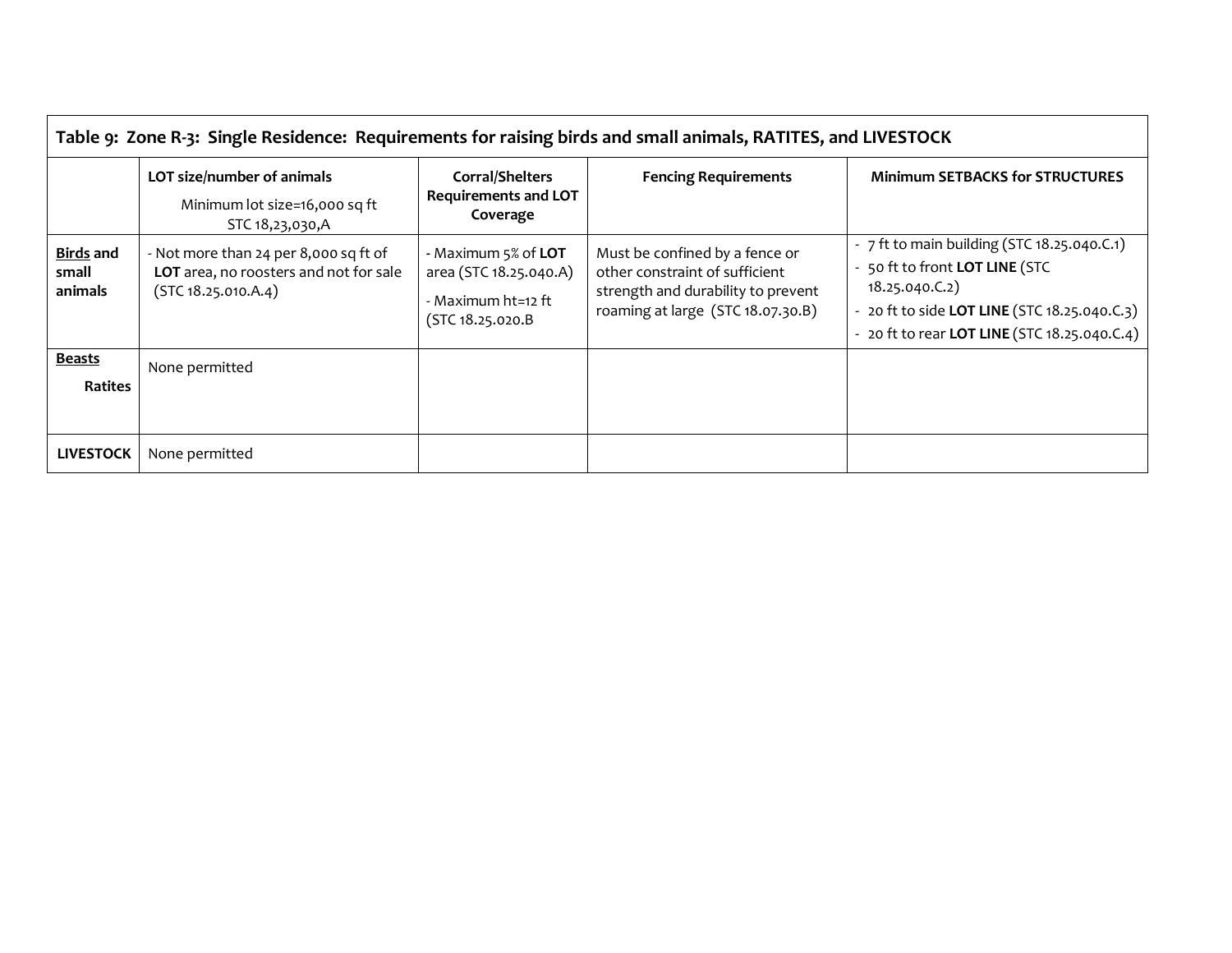| Table 10: Zone TR: Transitional Zone: Requirements for raising birds and small animals, RATITES, and LIVESTOCK |                                                                                                                                            |                                                                                                                                                                                           |                                                                                                                                             |                                                                                                                                                                                               |
|----------------------------------------------------------------------------------------------------------------|--------------------------------------------------------------------------------------------------------------------------------------------|-------------------------------------------------------------------------------------------------------------------------------------------------------------------------------------------|---------------------------------------------------------------------------------------------------------------------------------------------|-----------------------------------------------------------------------------------------------------------------------------------------------------------------------------------------------|
|                                                                                                                | LOT size/number of animals<br>Minimum lot size $=$ 4,500 single family<br>detatched; 10,000 sq ft duplex or<br>multiple<br>STC 18.31.030.A | Corral/Shelters<br><b>Requirements and LOT</b><br>Coverage                                                                                                                                | <b>Fencing Requirements</b>                                                                                                                 | <b>Minimum SETBACKS for STRUCTURES</b>                                                                                                                                                        |
| <b>Birds and</b><br>small<br>animals                                                                           | - Not more than 24 per 8,000 sq ft of<br>LOT area, no roosters and not for sale<br>(STC 18.31.010.A)                                       | - 40% of the minimum<br>rear YARD are a plus<br>50% of any additional<br>space in the rear of<br>the principal building<br>(STC 18.31.050.A)<br>Maximum $ht = 25$ ft<br>(STC 18.31.050.B) | Must be confined by a fence or<br>other constraint of sufficient<br>strength and durability to prevent<br>roaming at large (STC 18.07.30.B) | - 7 ft to main building (STC 18.31.050.C.1)<br>- 60 ft to front LOT LINE (STC 18.31.050.C.2)<br>- 4 ft to side LOT LINES (STC 18.31.050.C.3)<br>- 15 ft to rear LOT LINE (STC 18.31.050C.4.b) |
| Beasts<br>Ratites                                                                                              | None permitted                                                                                                                             |                                                                                                                                                                                           |                                                                                                                                             |                                                                                                                                                                                               |
| <b>LIVESTOCK</b>                                                                                               | None permitted                                                                                                                             |                                                                                                                                                                                           |                                                                                                                                             |                                                                                                                                                                                               |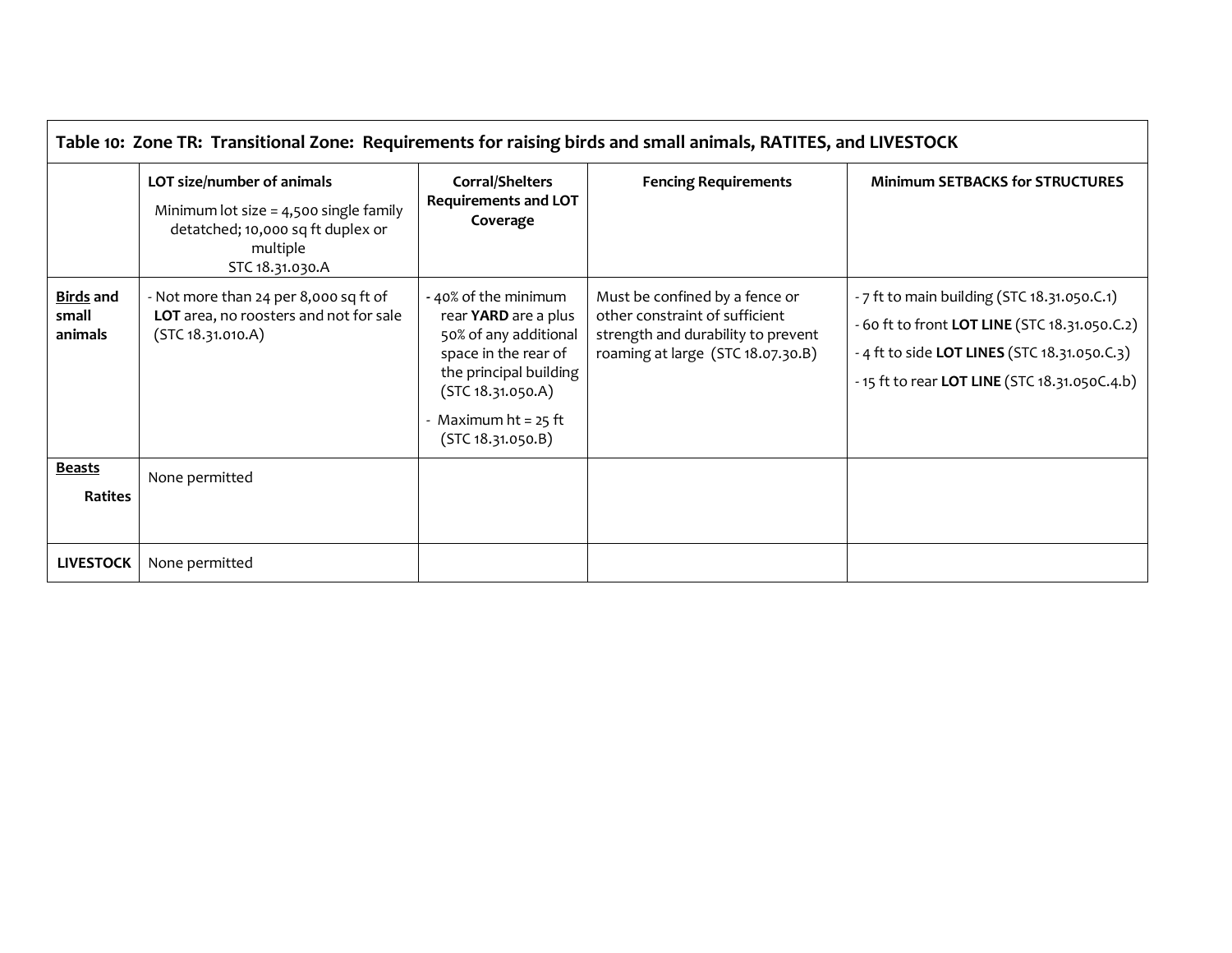| Table 11: Zone B-1: Local Business Zone: Requirements for raising birds and small animals, RATITES, and LIVESTOCK |                                                                                                    |                                                                                                                                                                                                                                                                                            |                                                                                                                                              |                                                                                                                                                                                             |  |  |
|-------------------------------------------------------------------------------------------------------------------|----------------------------------------------------------------------------------------------------|--------------------------------------------------------------------------------------------------------------------------------------------------------------------------------------------------------------------------------------------------------------------------------------------|----------------------------------------------------------------------------------------------------------------------------------------------|---------------------------------------------------------------------------------------------------------------------------------------------------------------------------------------------|--|--|
|                                                                                                                   | LOT size/number of animals<br>Minimum lot size residential:<br>10,000 sq ft<br>STC 18.43.060.A     | <b>Corral/Shelters</b><br><b>Requirements and LOT</b><br>Coverage                                                                                                                                                                                                                          | <b>Fencing Requirements</b>                                                                                                                  | <b>Minimum SETBACKS for STRUCTURES</b>                                                                                                                                                      |  |  |
| <b>Birds and</b><br>small<br>animals                                                                              | Not more than 24 per 8,000 sq ft of<br>LOT area, no roosters and not for sale<br>(STC 18.43.030.A) | -40% of the required<br>rear YARD and any<br>additional space<br>within the buildable<br>area (STC<br>18.43.070.A)<br>- Within the required<br>rear YARD,<br>Maximum ht: 24 ft<br>(STC 18.43.070.B.1)<br>- Within the<br><b>BUILDABLE AREA,</b><br>Maximum ht=34 ft<br>(STC 18.43.070.B.2) | Must be confined by a fence or<br>other constraint of sufficient<br>strength and durability to prevent<br>roaming at large (STC 18.070.30.B) | - 7 ft to main building (STC 18.43.070.C.1)<br>- 60 ft to front LOT LINE (STC 18.31.050.C.2)<br>- 4 ft to side LOT LINES (STC 18.31.050.C.3)<br>15 ft to rear LOT LINE (STC 18.31.050C.4.b) |  |  |
| <b>Beasts</b><br><b>Ratites</b>                                                                                   | None permitted                                                                                     |                                                                                                                                                                                                                                                                                            |                                                                                                                                              |                                                                                                                                                                                             |  |  |
| <b>LIVESTOCK</b>                                                                                                  | None permitted                                                                                     |                                                                                                                                                                                                                                                                                            |                                                                                                                                              |                                                                                                                                                                                             |  |  |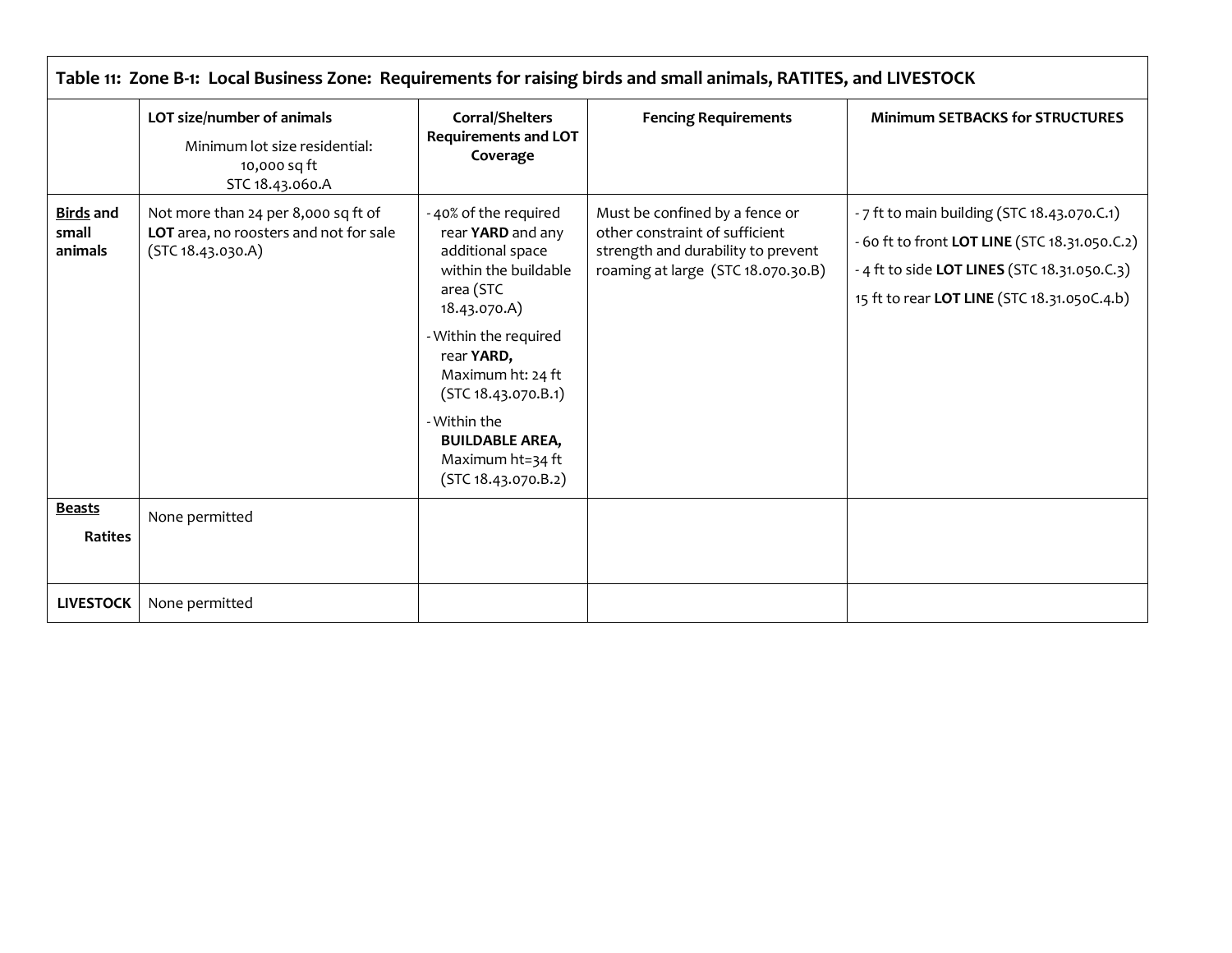| Table 12: Zone B-2: General Business Zone: Requirements for raising birds and small animals, RATITES, and LIVESTOCK |                                                                                                    |                                                                                                                                                                                                                                                                                            |                                                                                                                                              |                                                                                                                                                                                                               |  |  |
|---------------------------------------------------------------------------------------------------------------------|----------------------------------------------------------------------------------------------------|--------------------------------------------------------------------------------------------------------------------------------------------------------------------------------------------------------------------------------------------------------------------------------------------|----------------------------------------------------------------------------------------------------------------------------------------------|---------------------------------------------------------------------------------------------------------------------------------------------------------------------------------------------------------------|--|--|
|                                                                                                                     | LOT size/number of animals<br>Minimum lot size residential: 7,000 sq ft<br>STC 18.45.060.A         | Corral/Shelters<br><b>Requirements and LOT</b><br>Coverage                                                                                                                                                                                                                                 | <b>Fencing Requirements</b>                                                                                                                  | <b>Minimum SETBACKS for STRUCTURES</b>                                                                                                                                                                        |  |  |
| <b>Birds and</b><br>small<br>animals                                                                                | Not more than 24 per 8,000 sq ft of<br>LOT area, no roosters and not for sale<br>(STC 18.44.030.A) | -40% of the required<br>rear YARD and any<br>additional space<br>within the buildable<br>area (STC<br>18.45.070.A)<br>- Within the required<br>rear YARD,<br>Maximum ht: 24 ft<br>(STC 18.45.070.B.1)<br>- Within the<br><b>BUILDABLE AREA,</b><br>Maximum ht=39 ft<br>(STC 18.45.070.B.2) | Must be confined by a fence or<br>other constraint of sufficient<br>strength and durability to prevent<br>roaming at large (STC 18.070.30.B) | - 7 ft to main building (STC 18.45.070.C.1)<br>- 15 ft to front LOT LINE (STC 18.31.050.C.2)<br>- No minimum distance to side LOT LINES<br>(SRC 18.45.070.C.3)<br>- 4 ft to rear LOT LINE (STC 18.45.070.C.4) |  |  |
| <b>Beasts</b><br><b>Ratites</b>                                                                                     | None permitted                                                                                     |                                                                                                                                                                                                                                                                                            |                                                                                                                                              |                                                                                                                                                                                                               |  |  |
| <b>LIVESTOCK</b>                                                                                                    | None permitted                                                                                     |                                                                                                                                                                                                                                                                                            |                                                                                                                                              |                                                                                                                                                                                                               |  |  |

 $\overline{\phantom{a}}$